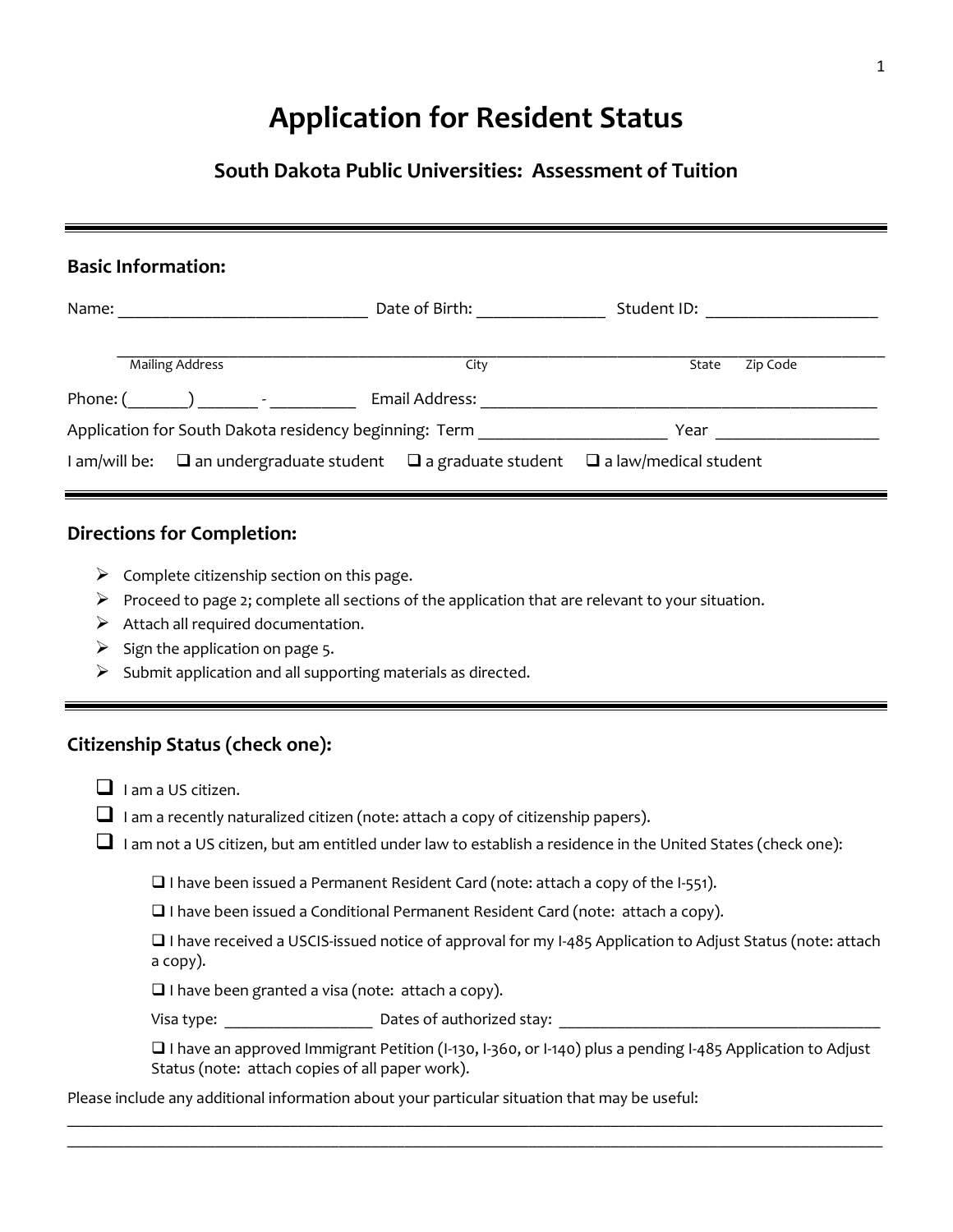## **Application:**

In accordance with South Dakota Codified Law and Board of Regents Policy, establishment of resident status hinges on the following criteria:

- $\triangleright$  Location of permanent residence within the borders of South Dakota
- $\triangleright$  Purpose for reasons other than pursuit of higher education
- $\triangleright$  Time span of 12 or more consecutive months which immediately precedes the first scheduled day of classes for the first term of post-secondary study

Please check the box that corresponds to your particular situation:

- $\Box$  I meet all criteria delineated above and can submit documentation to support this claim (note: proceed to and complete section **A**.)
- $\Box$  I fit into an exception category created by South Dakota Codified Law; this exception relates to (check one):

Family status (note: proceed to and complete section **B**)

Military affiliation (note: proceed to and complete section **C**)

□ High school graduation (note: proceed to and complete section **D**)

## **Section A: South Dakota Residency**

Recent Residency History: please provide a chronological listing of locations at which you have resided over the last two years (attach additional sheets if needed).

| <b>Street Address</b> | City | State | Date of<br>Move-In | Date of<br>Move-Out |
|-----------------------|------|-------|--------------------|---------------------|
|                       |      |       |                    |                     |
|                       |      |       |                    |                     |
|                       |      |       |                    |                     |
|                       |      |       |                    |                     |

Summary of Post-Secondary Education in South Dakota: please list each SD college and/or university which you have attended during the past two years; this includes all public universities, private colleges, technical colleges, and tribal colleges.

| Name of School | City | State     | Term/Semester | Number of    |
|----------------|------|-----------|---------------|--------------|
|                |      |           |               | Credit Hours |
|                |      | <b>SD</b> |               |              |
|                |      | <b>SD</b> |               |              |
|                |      | <b>SD</b> |               |              |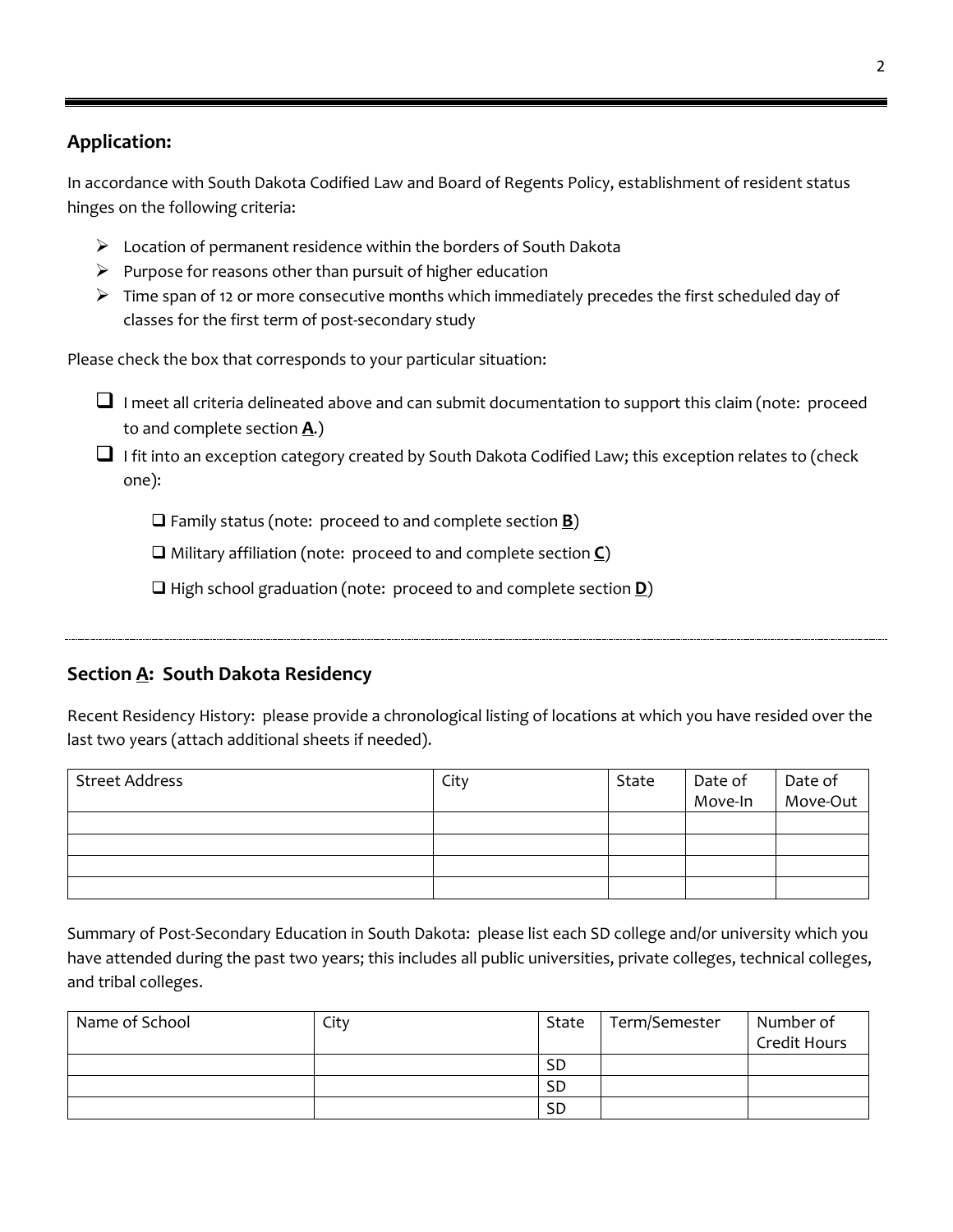For what reason did you move to South Dakota?

Are you part of a profession that requires state licensure, such as nursing? If so, are you currently licensed in South Dakota? Yes  $\Box$  No  $\Box$  Please indicate profession:

 $\_$  , and the contribution of the contribution of the contribution of the contribution of the contribution of  $\mathcal{L}_\text{max}$ 

 $\_$  , and the contribution of the contribution of the contribution of the contribution of the contribution of  $\mathcal{L}_\text{max}$ 

\_\_\_\_\_\_\_\_\_\_\_\_\_\_\_\_\_\_\_\_\_\_\_\_\_\_\_\_\_\_\_\_\_\_\_\_\_\_\_\_\_\_\_\_\_\_\_\_\_\_\_\_\_\_\_\_\_\_\_\_\_\_\_\_\_\_\_\_\_\_\_\_\_\_\_\_\_\_\_\_\_\_\_\_\_\_\_\_\_\_\_\_\_\_

Do you maintain membership in any civic/community organizations? If so, please list:

Please submit these documents with your application:

- $\triangleright$  Evidence of residence in South Dakota:
	- Home owner: attach proof of property purchase.
	- Renter: attach a signed letter from your landlord; this letter must specify start/end dates of occupancy and confirm that you were physically present during the tenancy.
- $\triangleright$  Confirmation of employment during the previous 12 months: attach signed letter(s) from your employer(s); letter(s) must clearly indicate start/end dates of all employment. If unemployed during this time frame, please verify that in writing.
- $\triangleright$  South Dakota voter's registration card (if you choose not to vote, please specify this in writing)
- $\triangleright$  South Dakota driver's license (if you do not drive, please state this in writing) or state-issued ID card
- $\triangleright$  South Dakota vehicle registration (if you do not own a car, please indicate this in writing); important note: vehicle registration does not refer to car title or insurance information

### **Section B: Family Status Exceptions**

Check the box that describes your situation:

- I am under the age of 24 and remain an unemancipated minor; my residence follows that of at least one parent/legal guardian who has relocated to/established residency in South Dakota (note: proceed to section specific to unemancipated minors at the top of the next page).
- $\Box$  I am married to a resident of South Dakota (check one box below and then proceed to the section specific to marriage to a South Dakota resident on the next page):

 $\Box$  Scenario #1: My spouse is a current/former student of a South Dakota regental university (BHSU, DSU, NSU, SDSMT, SDSU, and/or USD), and he/she was classified as a resident.

Name of spouse: example and the student ID:  $\blacksquare$ 

 $\square$  Scenario #2: My spouse graduated from a South Dakota high school.

 $\square$  Scenario #3: My spouse established residency in South Dakota prior to our marriage, and I have evidence to substantiate this assertion.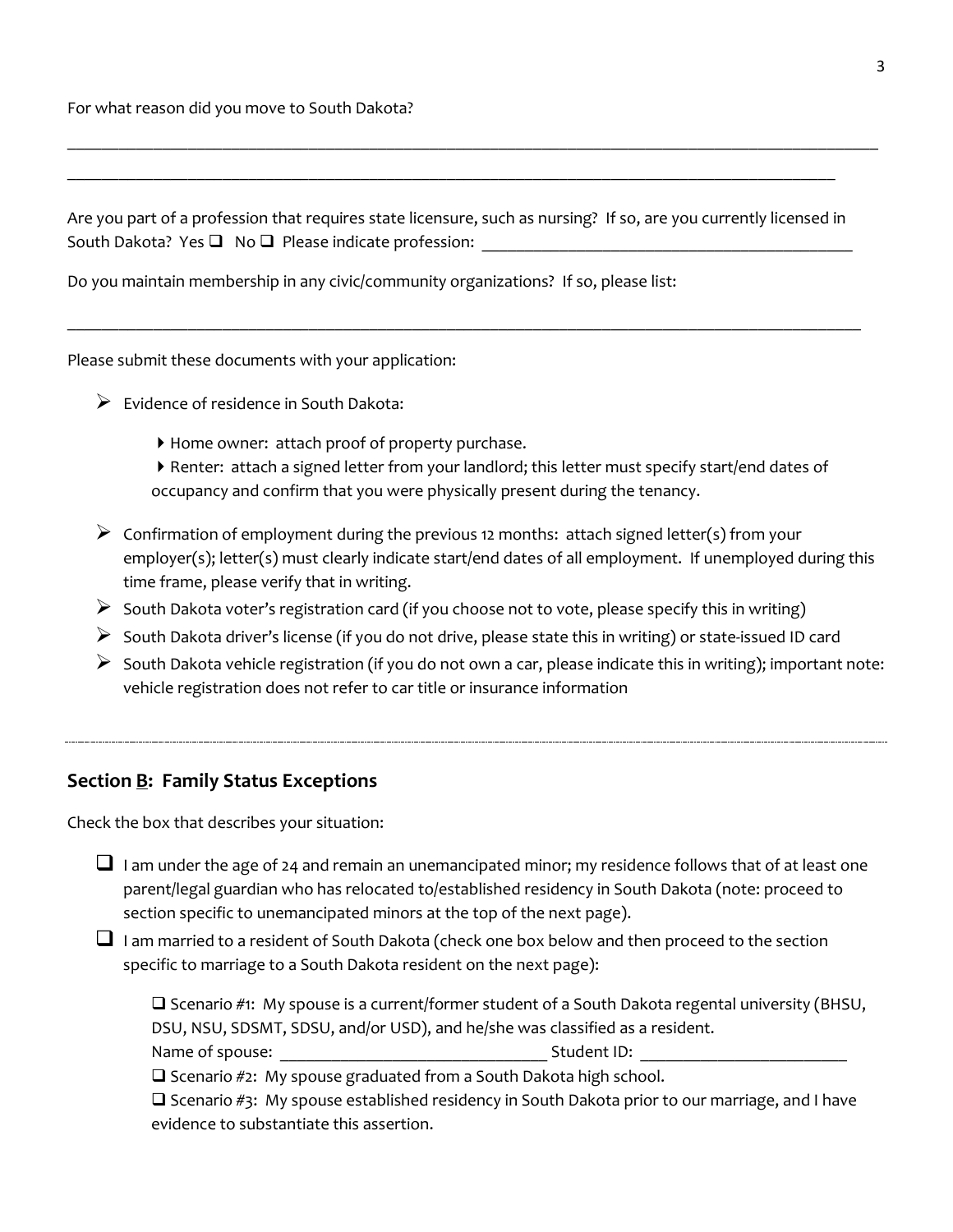#### **Please submit supporting documents with your application**:

*Unemancipated minor:*

- $\triangleright$  Evidence that one parent/legal guardian currently resides in South Dakota:
	- Home owner: attach proof of property purchase.
	- Renter: attach a signed letter from your parent's/legal guardian's landlord; this letter must specify start/end dates of occupancy and confirm that your parent or guardian was physically present during the tenancy.
- $\triangleright$  Confirmation of at least one parent's/legal guardian's employment: attach signed letter(s) from employers(s) which indicates status of employment (full or part-time) and start date.
- $\triangleright$  Verification that parent's/legal guardian's relocation to South Dakota was for reasons other than your pursuit of higher education in this state: attach a signed letter from at least one parent/legal guardian that attests to this and provides rationale for moving to South Dakota.

*Marriage to a South Dakota resident*:

- $\triangleright$  Copy of your marriage license (note: the official license is issued by a state governmental agency)
- $\triangleright$  Substantiation of your spouse's residency:

Scenario #1: No attachments are needed at this time.

Scenario #2: Attach your spouse's official high school transcript.

Scenario #3: Attach the following documents:

- Evidence of spousal residence in South Dakota:
	- $\Diamond$  Home owner: attach proof of property purchase
	- $\Diamond$  Renter: attach a signed letter from your spouse's landlord; this letter must specify start/end dates of occupancy and confirm that your spouse was physically present during the tenancy

Confirmation of spousal employment during the previous 12 months: attach a signed letter(s) from your spouse's employer(s); these letter(s) must clearly indicate start/end dates of all employment.

Spouse's voter's registration card (if he/she chooses not to vote, please specify this in writing)

Spouse's driver's license (if he/she does not drive, please state this in writing) or state-issued ID card

Vehicle registration (if you/your spouse do not own a car, please indicate this in writing); important note: vehicle registration ≠ car title or insurance information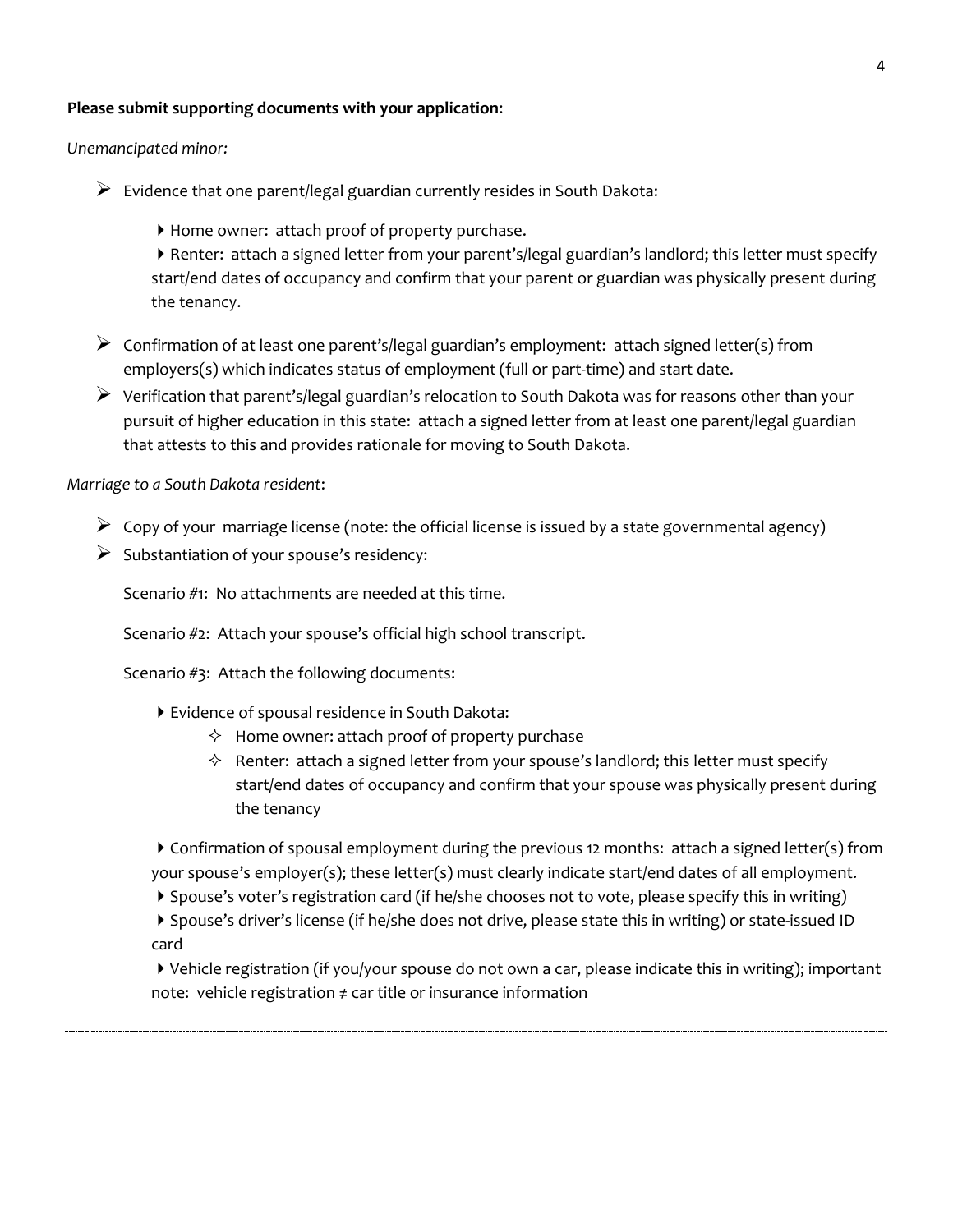## **Section C: Military Exceptions**

## *Important note: this application for residency speaks only to military benefits made available by the South Dakota State Legislature (that is, created by South Dakota Codified Law); for information specific to benefits afforded through federal programs, please see your campus Veterans Affairs Office.*

Check the box that describes your situation:

- $\Box$  I am a qualified veteran who has established a permanent residence in South Dakota.
- $\Box$  I am actively serving in the armed forces and have maintained South Dakota as my home of record for the last 12 months.
- $\Box$  I am actively serving in the armed forces and currently stationed for active duty in South Dakota.
- $\Box$  My parent/legal guardian or my spouse is a qualified veteran who has established a permanent residence in South Dakota, and I am eligible for VA education benefits.
- $\Box$  My parent/legal guardian or my spouse is actively serving in the armed forces and has maintained South Dakota as his/her home of record for the last 12 months.
- $\Box$  My parent/legal guardian or my spouse is actively serving in the armed forces and currently stationed for active duty in South Dakota.

Please submit these documents with your application:

 $\triangleright$  Veteran:

▶ Proof of military service, such as the DD-214 (this documentation will be reviewed and verified by the university's Veterans Affairs Certifying Official)

- Evidence of residence in South Dakota:
	- $\Diamond$  Home owner: attach proof of property purchase
	- $\Diamond$  Renter: attach a signed letter from your landlord; this letter must specify start/end dates of occupancy and confirm that you were physically present during the tenancy.
- $\triangleright$  Active military:
	- Most recent leave and earnings statement
	- Current orders (if the leave and earnings statement does not reflect a South Dakota residence)
- $\triangleright$  Dependent of active military:
	- Most recent leave and earnings statement of parent/legal guardian or spouse
	- Certificate of education eligibility issued by Department of Military Affairs
	- Current orders for parent/legal guardian or spouse (if the leave and earnings statement does not reflect a South Dakota residence)